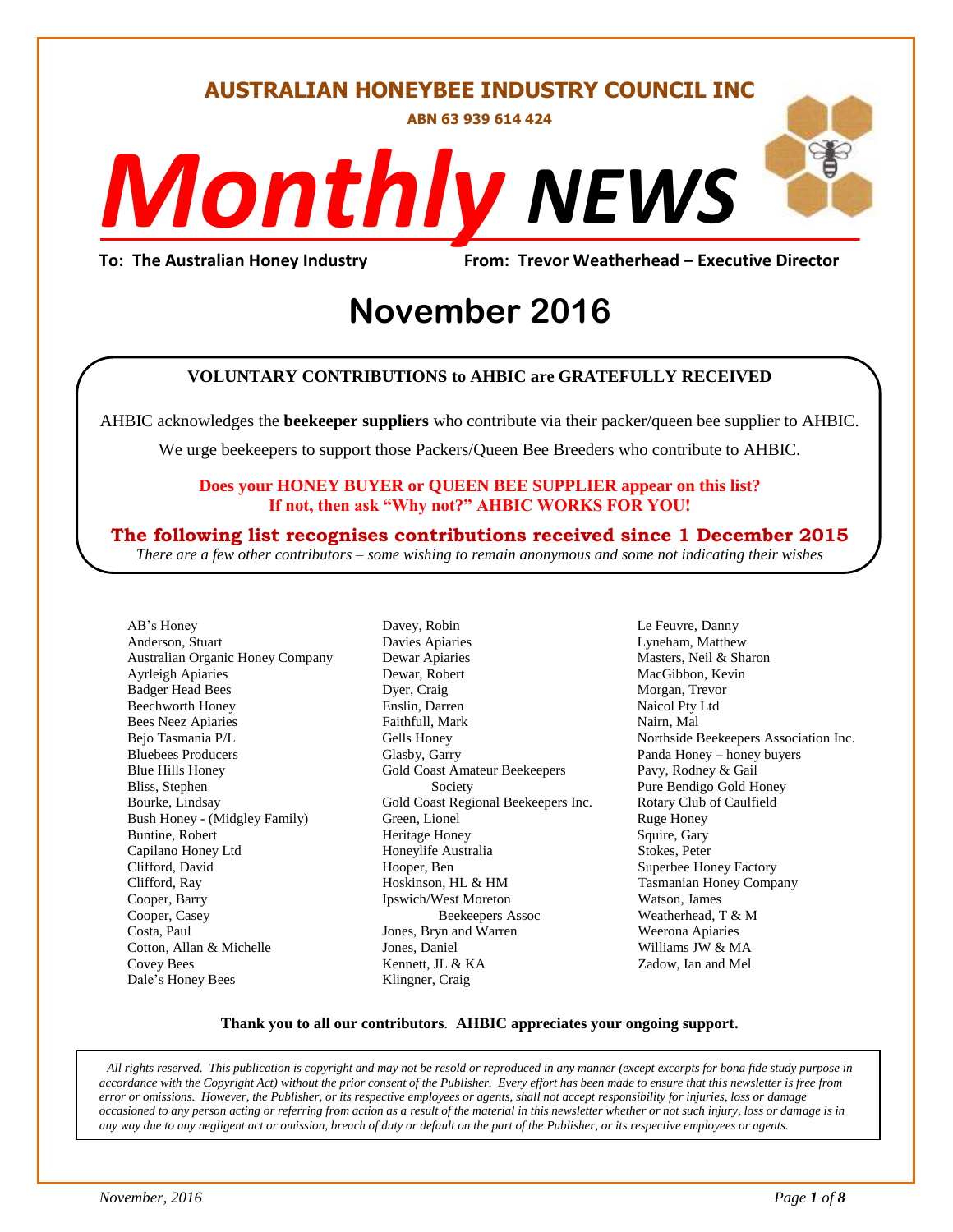#### **WINNER - AGRIBUSINESS AWARD**

At the 54th Australian Export Awards category winners, Lindsay and Yeonsoon Bourke from Australian Honey Products in Launceston, won the Agribusiness Award. Congratulations to Lindsay and Yeonsoon. The citation said:-

*Lindsay Bourke started his apiary business with 200 hives while working as a firefighter. Today,* 

*Australian Honey Products (AHP) exports 65 per cent of its award-winning products to Asia, Europe and North America.*



*AHP's honey is cultivated from leatherwood trees in Tasmania's pristine Tarkine rainforest. In addition to its active and organic honey, AHP offers ales, meads, honey nectar concentrates and a honey mead whisky. The company also provides a pollination service for the Tasmanian agricultural sector and exports live bees to Canada.*

*In 2015, AHP's leatherwood honey was judged the World's Best Honey at the World Beekeeping Awards in Seoul. Its honey meads and ales also received medals.*

*AHP's biggest export markets include China, Hong Kong, Canada, Oman, Korea, Japan and Taiwan. In 2015–16, it increased exports by 18 per cent, achieved through direct sales and selling to Australian honey exporters.*

*To keep up with demand for its products, AHP opened a new state-of-the-art production facility in Launceston in 2016. The facility will allow the company to expand its production capacity, as well as develop health food products in the future.*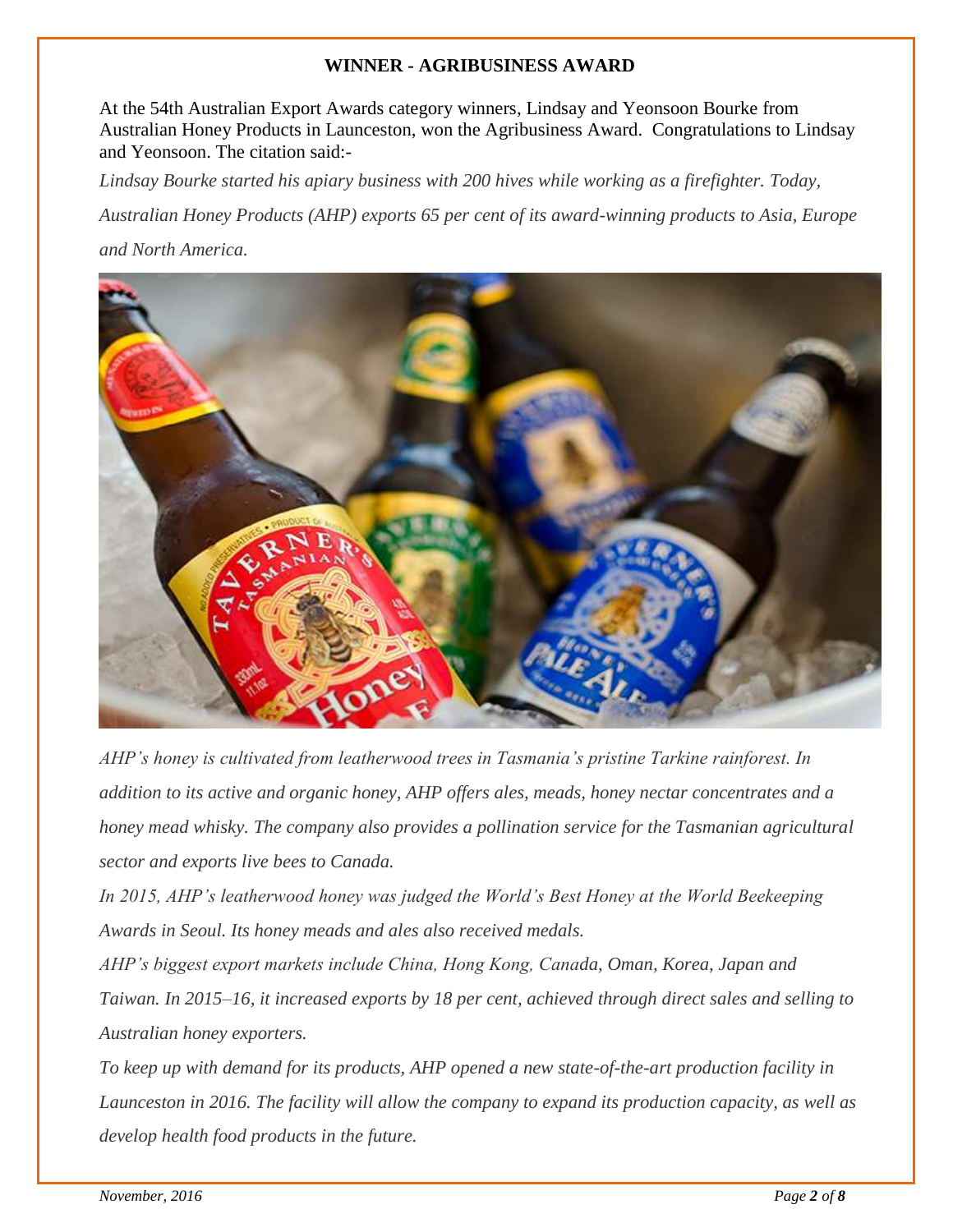*A strong advocate for the honey industry, AHP launched a Certificate III beekeeping training program in 2014. The first three beekeepers graduated from the program in 2016. Bourke was also named the Biosecurity Farmer of the Year at the 2015 Farmer of the Year awards for his efforts to safeguard beehives against the varroa mite.*

*Judges praised Australian Honey Products for its inspiring development of international markets for a unique product that is utilising its environmental credential and personal approach very effectively.* Plant Health Australia Media Release

#### **BEECONNECTED**

Have you downloaded and put your sites on the BeeConnected app? With the cotton season almost upon us it is crucial that you take advantage of this app to allow farmers and applicators to know where your bees are. This way there should not be accidental spraying of bees.

#### **DRONE BEE SEMEN IMPORTATION**

At this time we have not had a satisfactory result from the Department. We are still working to have an acceptable protocol in place which does not jeopardise our industry biosecurity.

#### **HONEY EXPORTS TO SAUDI ARABIA**

Still no joy here.

In fact the situation is getting worse with the Gulf Cooperation Council GCC) putting out a Guide for the Control of Imported Food which requires honey and bee products to be from countries that do not have varroa, European foulbrood or American foulbrood. This would rule out all countries in the world. Also, as most of the countries in the GCC have at least one of the above, it would seem that this is in contravention of the WTO Rules.

#### **LIVE BEE EXPORTS TO THE USA**

Still no reply in this regard.

#### **FAILING IMPORTED FOOD**

As part of the random inspection of imported honey in June 2016 organic honey from India failed due to adulteration with C4 sugar. Enquiries by AHBIC revealed this honey was destroyed.

#### **NEW NSWAA SECRETARY/TREASURER**

New South Wales Apiarists' Association has a new Secretary/Treasurer. It is Ros Riggs. We welcome Ros to the beekeeping family.

Thanks to Kate McGilvray for her time in the role of Secretary/Treasurer.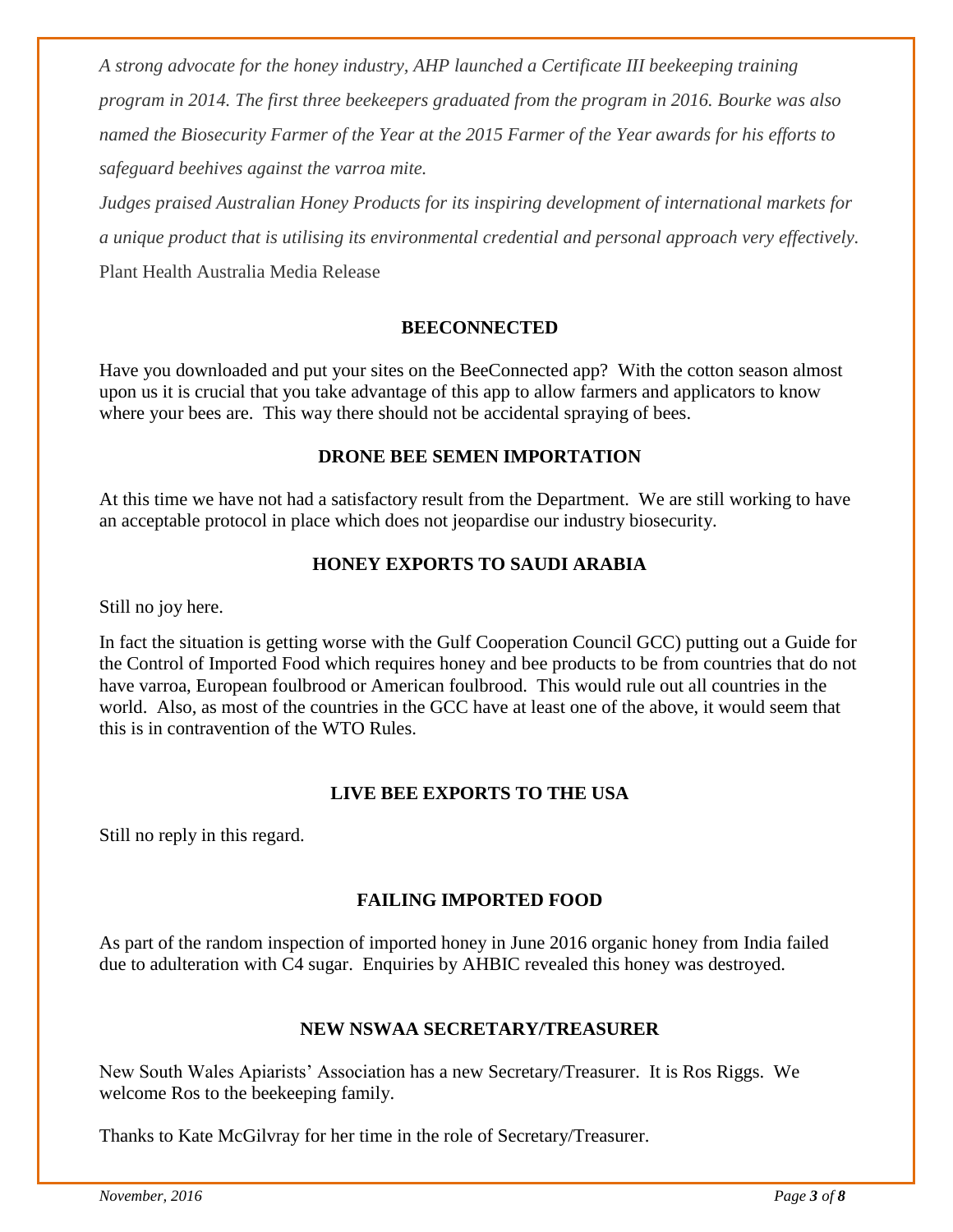#### **AGM**

Annual conferences for 2017, in chronological order, as I currently have them are:-

| WA Farmers Federation – Beekeeping Section        | 13 May - Perth             |
|---------------------------------------------------|----------------------------|
| New South Wales Apiarists Association             | 18 & 19 May - Ballina      |
| <b>Tasmanian Beekeepers Association</b>           | 26 & 27 May - Hobart       |
| Victorian Apiarists Association                   | 7 & 8 June - Warrnambool   |
| Honey Packers and Marketers Association of Aust.  | 23 June                    |
| Queensland Beekeepers Association                 | 29 June $-1$ July - Gympie |
| South Australian Apiarists Association            | 6 & 7 July-Adelaide        |
| Australian Honey Bee Industry Council             | 8 July - Adelaide          |
| National Council of Crop Pollination Associations | TBA                        |
| Australian Queen Bee Breeders Association         | <b>TBA</b>                 |

#### **NEW CHEMICAL REGISTRATIONS**

**Application no:** 104351 **Active constituent/s:**<br>Applicant name: **Applicant ACN:**<br>Summary of variation:

**Date of variation:** 31 October 2016 **Product registration no.:** 65464 Label approval no.:

**Application no:** 104345 **Active constituent/s:** <br> **Applicant name:** <br> **Applicant name:** <br> **Cow Agrosciences Applicant ACN:**<br>**Summary of variation:** 

**Date of variation:** 31 October 2016<br> **Product registration no.:** 64101 **Product registration no.:** 64101 **Label approval no.:** 

**Application no:**  $\qquad \qquad$ 101896<br>**Product name:** Succes **Active constituent/s: Applicant ACN:**<br>Summary of variation:

**Date of variation:** 4 November 2016 **Product registration no.:** 64109 **Label approval no.:** 

**Application no.:** 104420<br>**Product name:** Voliam **Applicant ACN:** 002 933 717<br> **Summary of use** For control of

**Date of registration:** 14 November 2016<br>Product registration no.: 81921 **Product registration no.:** 81921<br> **Label approval no.:** 81921/104420 **Label approval no.:** 

**Expedite Full Insecticide**<br>500 g/kg sulfoxaflor Dow Agrosciences Australia Limited<br>003 771 659 To extend use to control a range of aphid species in pulses (adzuki bean, navy bean and mungbean), sweetcorn and tree nuts

**Transform Insecticide** Dow Agrosciences Australia Limited<br>003 771 659 To extend use to control a range of aphid species in pulses (adzuki bean, navy bean and mungbean), sweetcorn and tree nuts<br>31 October 2016

Success Neo Insecticide<br>120 q/L spinetoram **Applicant name:** Dow Agrosciences Australia Limited To extend the use to control of various pests in pistachio and macadamia

**Product name:** Voliam Targo Insecticide **Active constituent/s:** <br>18 g/L abamectin, 45 g/L chlorantraniliprole<br>Syngenta Australia Pty Ltd Syngenta Australia Pty Ltd For control of certain mite and insect pests on pome fruit<br>14 November 2016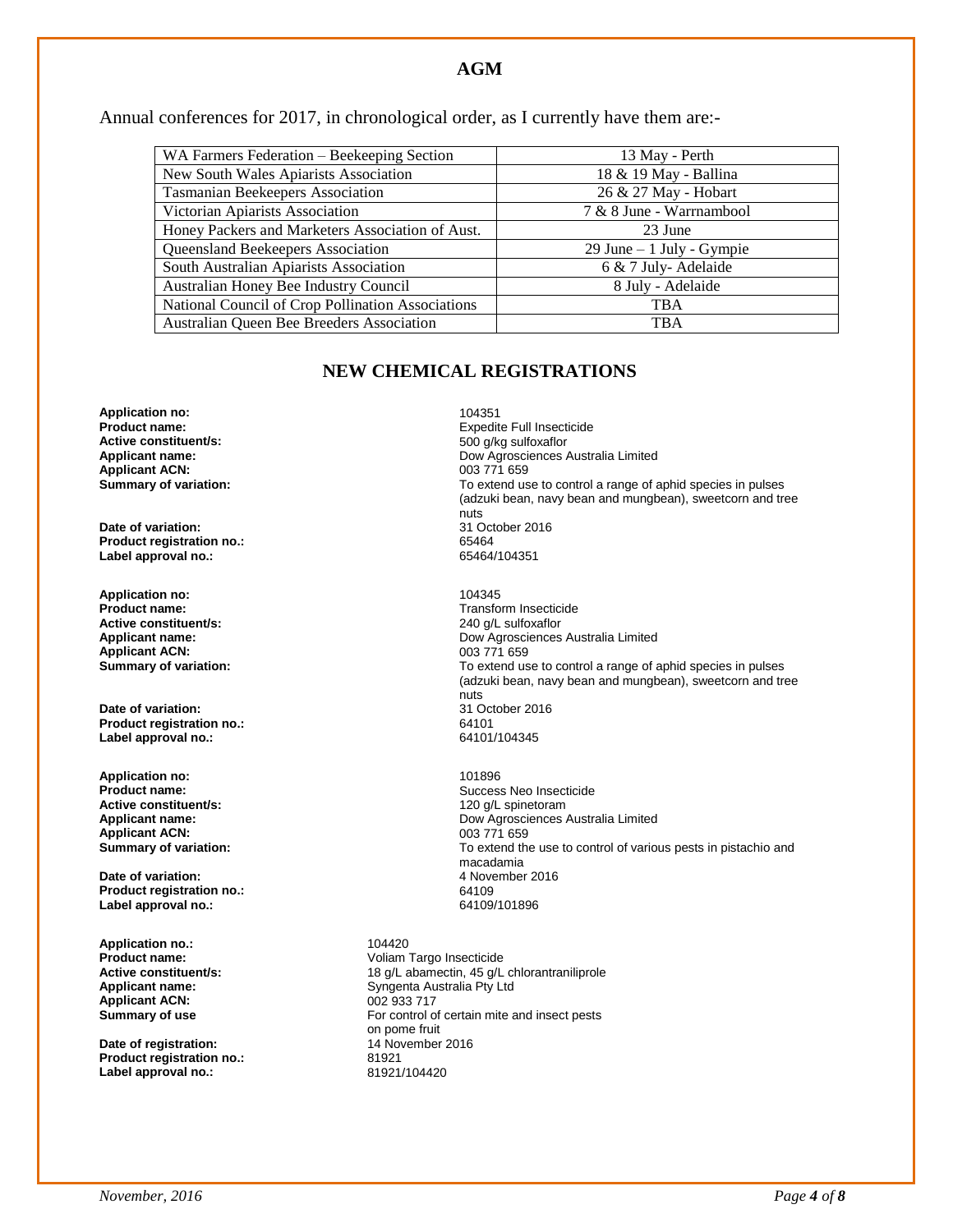**Application no.:**  $\qquad \qquad \qquad$  103465<br> **Product name:**  $\qquad \qquad$  Accensi **Active constituent/s:**  $0.05 \text{ g/L }$  acetam<br> **Applicant name:**  $0.05 \text{ g/L }$  acetamics **Applicant name:** Accensi Pty Ltd **Applicant ACN:**<br>Summary of use

**Date of registration:** 18 November 2016<br> **Product registration no.:** 81616 **Product registration no.:** 81616 Label approval no.:

Accensi Acetamiprid RTU Insecticide<br>0.05 a/L acetamiprid For the control of various pests with a ready to use contact, systemic and residual insecticide

APVMA has before it an application for a new product Novaluron. Part of the screed says "*Novaluron is not toxic to adult worker bees; however, a field study indicates transient effects on bee brood can occur when novaluron is applied during bloom and as such, application of Cormoran Insecticide is not permitted during bloom or when bees are actively foraging*."

APVMA also has an application for clitoria ternatea in the product Sero-X Insecticide for use on cotton. The supporting documentation said "*However an LD50 could not be established and it may be concluded that clitoria ternatea extract is virtually non-toxic to bees, on an acute contact basis."*

#### **CATEGORISATION**

AHBIC had to answer two questions for the PHA Board in their consideration of the Categorisation of *Varroa destructor*. We await the decision of the Board.

#### **EUROPEAN FOULBROOD FOUND IN THE NT**

Reports out of the Northern Territory report the first find of European foulbrood (EFB) in the NT at Katherine.

#### **PROBLEMS IN THE LAND OF THE LONG WHITE CLOUD**

Catch the Buzz has reported on problems in New Zealand under the heading, "Honey Wars: Crime and Killings in New Zealand's Booming Manuka Industry." To read the full article go to [http://www.beeculture.com/catch-buzz-honey-wars-crime-killings-new-zealands-booming-manuka](http://www.beeculture.com/catch-buzz-honey-wars-crime-killings-new-zealands-booming-manuka-industry/)[industry/](http://www.beeculture.com/catch-buzz-honey-wars-crime-killings-new-zealands-booming-manuka-industry/)

#### **NEW CERTIFICATION FOR HONEY AND BEE PRODUCTS TO THE EU**

Advice has been received from Canberra that there are changes to the certification for honey and bee products for human consumption to the European Union (EU). They come into effect on 3 December, 2016.

If you want a copy let me know and I will send the information.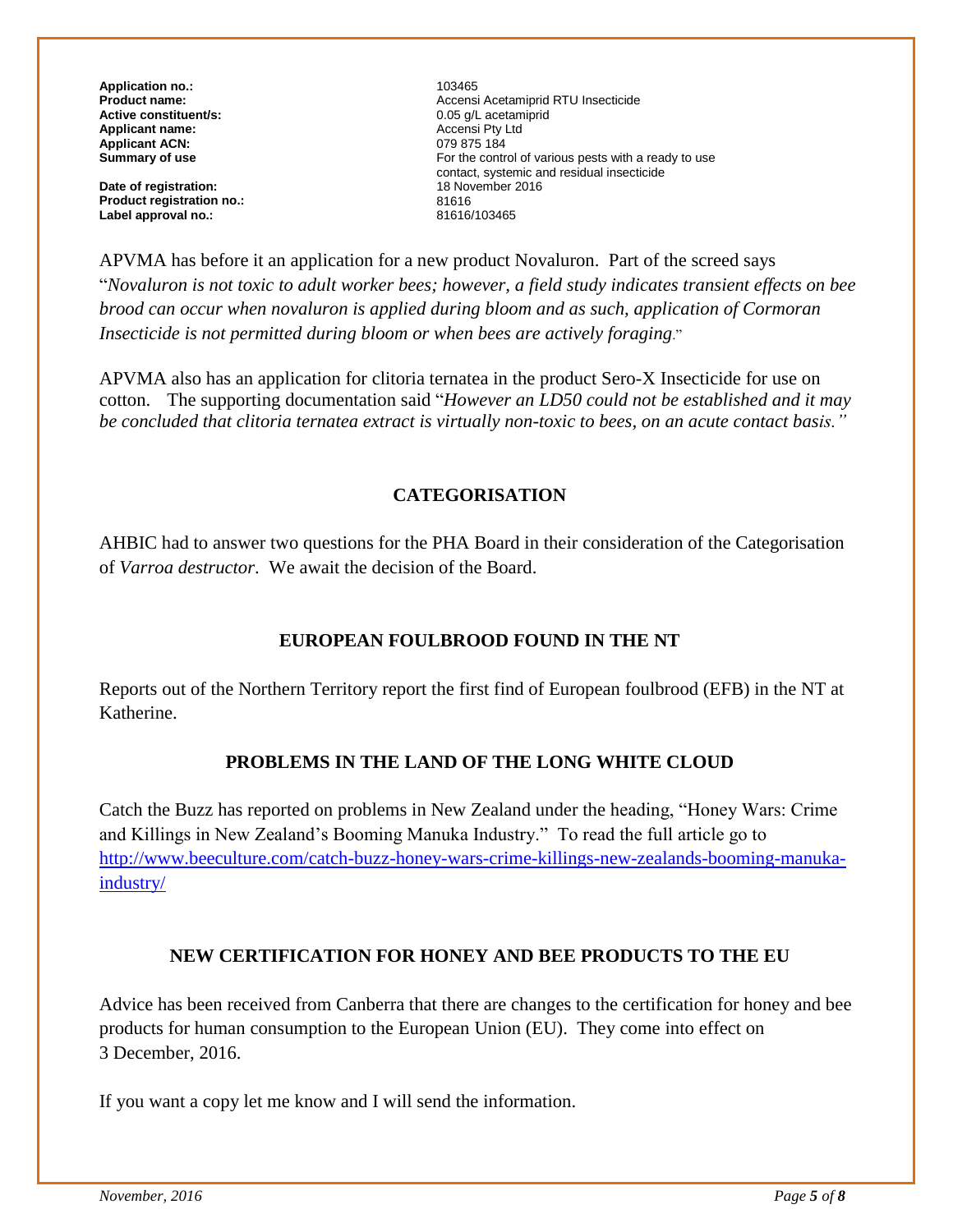#### **COMMERCIALISATION OF BUMBLE BEES IN TASMANIA**

The push is still on to have the commercialisation of bumble bees in Tasmania for tomato pollination to go ahead. See [http://www.abc.net.au/news/2016-11-27/senate-probes-commercial-bumblebee](http://www.abc.net.au/news/2016-11-27/senate-probes-commercial-bumblebee-pollination/8061554)[pollination/8061554](http://www.abc.net.au/news/2016-11-27/senate-probes-commercial-bumblebee-pollination/8061554) 

Whist it may seem innocuous in the first instance, because the population is inbred in Tasmania, the situation would most likely arise where the next push will be to introduce better genetic stock. This is where there is a risk to our industry. We know that bumbles bees vector varroa and the countries from where the new genetic material would be sourced have *Varroa destructor*.

#### **MEETINGS WITH ALMOND INDUSTRY**

Ian Zadow went to the Almond Growers conference in Melbourne in November and presented a paper from the beekeepers perspective. It was well received.

As a follow up to the conference Ian was invited to attend a meeting of the Almond Board of Australia. Discussion took place on producing a brochure for growers on production plus also the possibility of having joint field days with almond growers and beekeepers so each can understand the others industry.

More information on these and other aspects of the co-operation between our industries as they come to hand.

#### **NEW HONEY BEE PEST IN THE USA**

Reports from the USA list a new pest of honey bees. It is *Brachypeplus basali* which they call the Australian sap beetle.

The following is an extract from an article that will appear in the December issue of the American Bee Journal:-

*In 2015 the California Department of Food and Agriculture published a pest rating proposal for the Australian beetle* Brachypeplus basalis, *which had been discovered in beehives in four California counties, the earliest discovery taking place in 2010. This CDFA report (Leathers 2015) observed that the beetle had not been collected outside of beehives. Then, in 2013, a report from Montana State University (Schutter Diagnostics Laboratory Annual Report 2013) noted the presence of* B. basalis *in a sample submitted by a Montana beekeeper. In 2015 and 2016 the beetle was identified infesting stored bee equipment in two separate Oregon beekeeping operations. The 2015 sighting constitutes the first record of a* B. basalis *infestation (in bee boxes with frames stored outside) in Oregon. A scientific manuscript pertaining to this sighting is currently under review. A commercial beekeeper of about 8,000 colonies discovered the 2016 infestation in a portion of his stored beekeeping equipment, especially combs containing pollen and/or honey. He estimates that during the summer of 2016 he destroyed*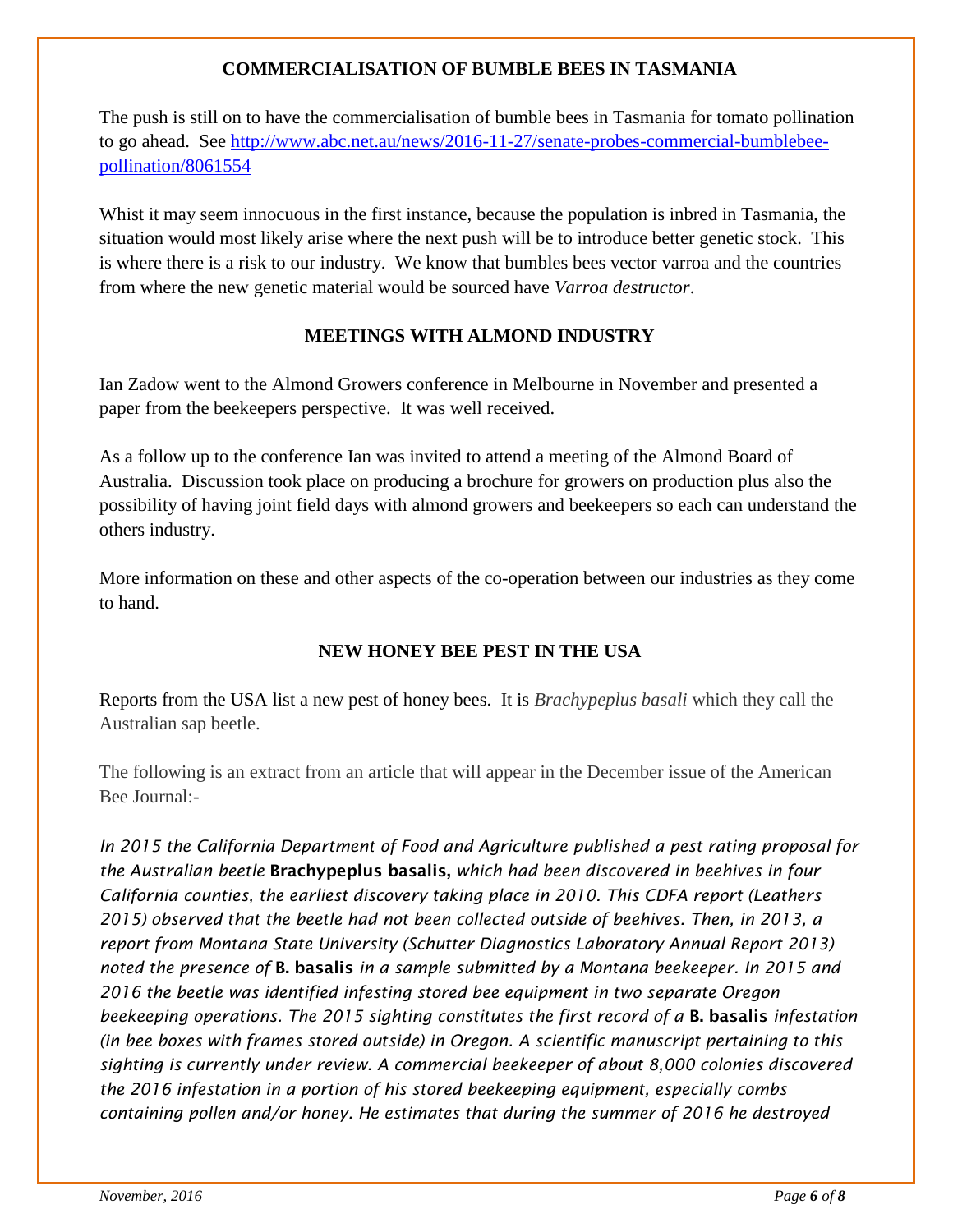*\$20,000 worth of beetle infested combs. As yet, the beetle has not been documented in active honey bee colonies in Oregon.*

*Brachypeplus basalis* has a reasonably wide distribution in Australia but there have not been reports of it causing any significant problems in Australia, even in stored material. One reason for not causing problems in stored material is that Australian beekeepers take provisions to prevent damage to stored combs from wax moth and small hive beetle and these measures would probably stop any damage by *Brachypeplus basalis.*



*(This was sent to me as a word document so the links below will probably not open for you. If you are interested let me know and I will forward the original word document which should allow you to open the links.)*

#### **[FUNDING GRANTS FOR WOMEN'S LEADERSHIP DEVELOPMENT](http://www.wla.edu.au/association-eoi.html)**

In 2016 Women & Leadership Australia is administering a national initiative to support the development of female leaders across the agriculture industry.

The initiative is providing women in the agriculture sector with grants for leadership development. More specifically, grant applications are open for women at three levels. Please click on the preferred program link for details. The deadline for expressing your interest for this funding in your sector ends on December 15<sup>th</sup>.

- 1. **Senior management and executive level women leaders** can apply for \$8,000 part-scholarships to undertake the [Advanced Leadership Program](http://wla.edu.au/programs/ALP/ALP-Prospectus-2016V07-web.pdf)
- 2. **Mid-level female managers** and leaders can apply for \$4,000 part-scholarships to undertake the [Executive Ready Program](http://wla.edu.au/programs/ER/WLA-Executive-Ready-EDM.pdf)
- 3. **Aspiring talent** and emerging women managers can apply for \$3,000 part-scholarships to undertake the [Accelerated Leadership Performance Program.](http://wla.edu.au/programs/ALPP/ALPP-Prospectus-2016V07-web.pdf)

#### **Expressions of Interest**

**Register your interest by simply completing an [Expression of Interest](http://www.wla.edu.au/association-eoi.html) form.**

Should you wish to discuss the initiative in more detail please contact Ian Johnson at the office of the National Industry Scholarship Program, Women and Leadership Australia on (03) 9270 9016 or via [ijohnson@wla.edu.au.](mailto:ijohnson@wla.edu.au)